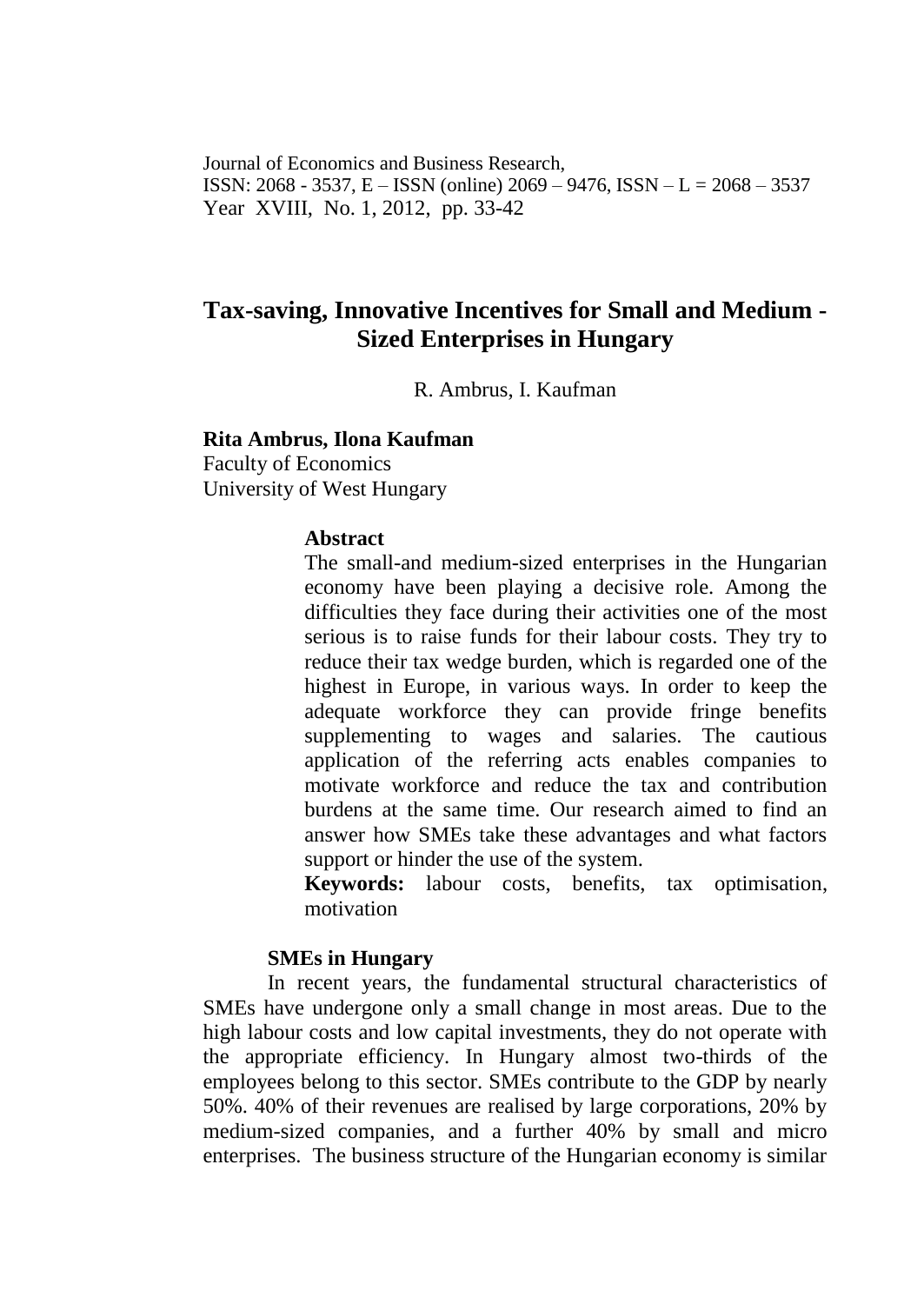to that of the developed market economies. However, the performance of the domestic SMEs seriously lags behind the EU average. By strengthening they could have a considerable stabilising function in the national economy.

# **The problems of employment**

The rate of employment by far lags behind the European average. The small activity of the labour market is influenced by a lot of factors. They include the low employment level of people over 55, women (especially with small children), those living in small settlements and/ or in regions with disadvantage, people with low educational level, as well as, first of all, due to the extension of study periods, people under 25.

It is also a common problem that employers reduce their labour costs, which are regarded quite high in comparison with other countries, by decreasing the working hours – mostly on paper. Analysing data from recent years the national tax wedge is one of the highest [Borsi B. - Farkas L. - Udvardi A. - Viszt E., 2009]. The tax wedge shows the proportion of taxes and contributions in relation to the total labour costs, therefore this ratio can be a decisive factor in terms of competitiveness. For example, in Austria only incomes over 7,500 euro has a larger burden than in Hungary [Ambrus Attiláné, 2010]. The supporters of the tax reform for reducing the tax and contribution burdens argue for its beneficial effect on the employment, although the relation of cause and effect is more complex. SMEs lacking capital are on an inescapable path; therefore - in addition to a weak attitude toward taxation - a part of employers reacts in a peculiar way: they get the necessary staff from the grey or black economy. Their employment "policy" is fundamentally determined by the fact that they are not able to or willing to take the excess burdens, thus they declare fewer employees than they have in reality, in lower working hours and/or at lower wage.

# **A special group of labour costs: the cafeteria**

For employers there is a legal solution to supplement wages in a cost-effective way, with the implementation of which employers may give several fringe benefits to workers from the available resources.

Cafeteria is an English word meaning self-service restaurant. In Hungarian technical jargon its meaning can be best described by the following definition: it refers to the flexible system of fringe benefits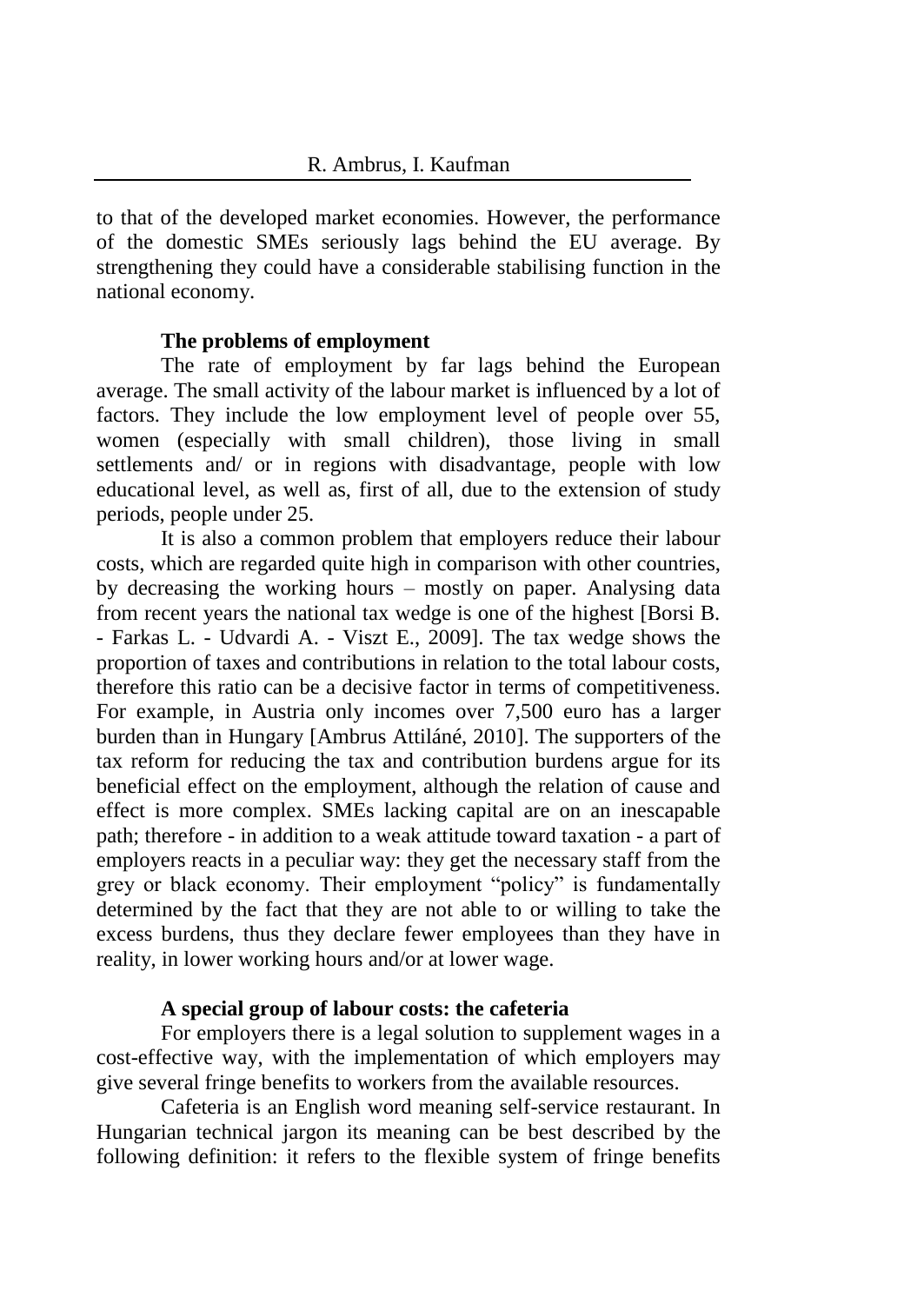that can be chosen. In practice, eligibility and the flexibility of the system do not always prevail. Employers and employees, first of all, prefer those possibilities which require less tax and contribution.

The 4 most important factors affecting fringe benefits [Poór J., 2007] include:

- Legal regulation
- Social aspects
- Management aspects
- Tax regulation

The social so-called income supplement function may play a role in sectors offering lower wages, (as it is not a benefit in proportion to wages, it "compensates" people with lower incomes). In the Hungarian practice it has a more decisive effect on tax optimisation and loyalty.

Cafeteria has been an organic part of the Hungarian wage system since 1996. First, it was used for replacing and modernising in-kind benefits, among which payments into voluntary pension funds had utmost importance. Its application was largely affected by legal regulation: the Act on Personal Income Tax Section 69, Clause 1 Paragraphs d)-e) provided tax exemption for employees with 400,000Ft maximum wage per annum. Compared with the previous system, a great advantage of cafeteria was the fact that it enabled employees to choose within the limits of the ensured sum as opposed to the inflexible in-kind contributions [Kovács P., 2009].

When launching the cafeteria system companies did not use any additional resources; they ensured coverage for the individual limit amounts by regrouping the existing benefit expenses. However, the possibility of choice in itself meant a positive change for the employees.

The application of the cafeteria system also enabled companies to differentiate among workers. Groups can be formed according to the type of the labour contract (for definite or indefinite time), full or parttime employment, or the actual state (being active, on long-lasting sickleave, unpaid holiday, or child-care leave).

In general, the cafeteria system is set by employers in a way that they remain within the limits exempt from taxation. The more complicated systems also consist of 8-10 elements and operate in a flexible way, although the majority of companies cannot afford them.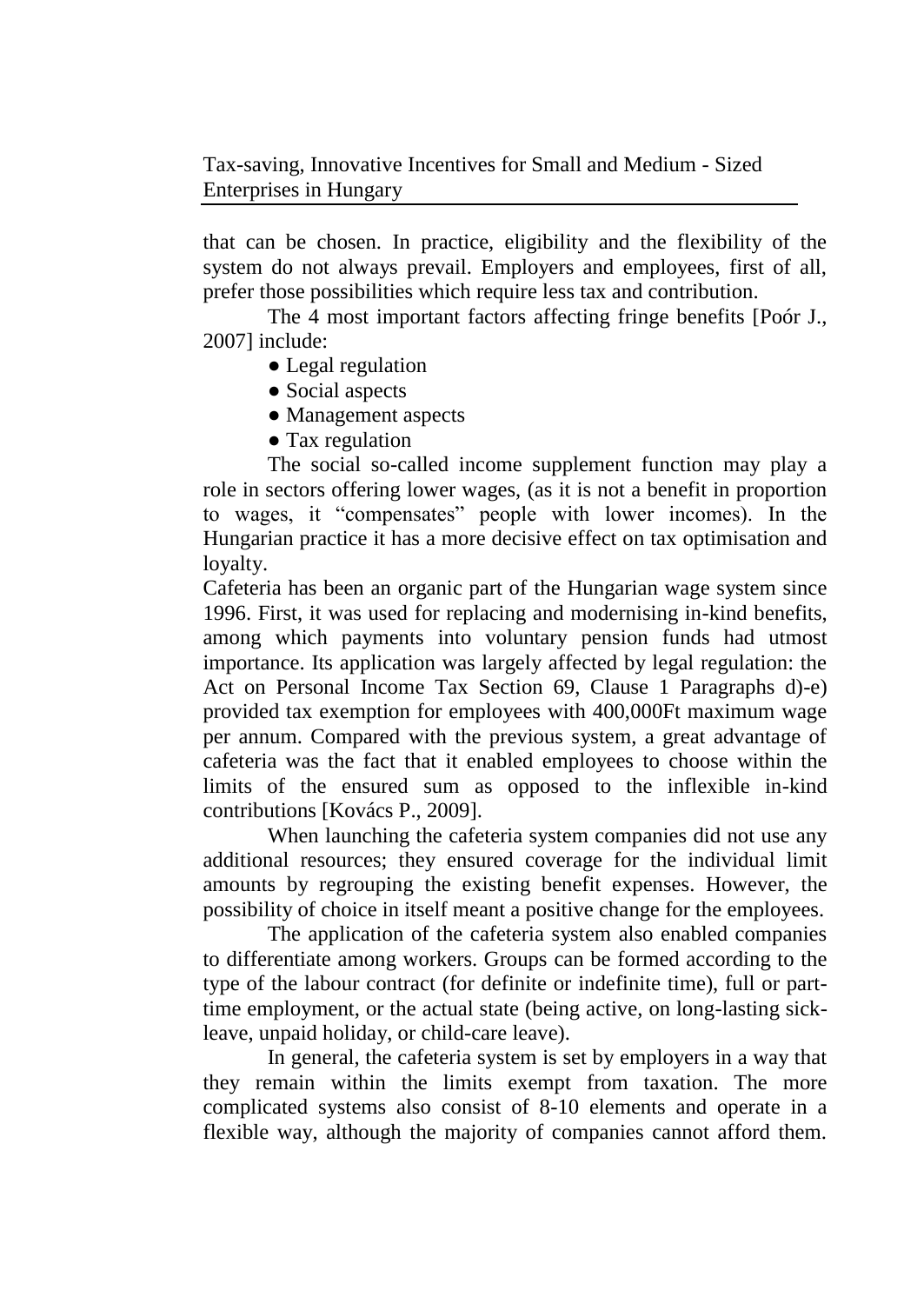Among the currently used models the most popular is to choose from packages due to the easier administration compared to other ones. The more simple versions comprise fewer elements and are determined in the same way for each employee concerning both the amount and type of benefit.

# **Tendencies of using cafeteria in practice**

In spite of the fact that a large proportion of companies' expenses is made up of wages and their contributions, approximately 50% of companies take advantage of the cafeteria system.

One of the largest problems is missing information. In 2010 Hungarian companies were questioned about it<sup>1</sup>. By examining their answers we have known they need advising very much [Kaufman, 2011].

Among fringe benefits the supporters of the cafeteria system explain its introduction by cost efficiency, tax optimisation and motivation. Adapting to the changes in the 2010 tax regulations clearly indicates that among the above listed factors efforts to reduce tax have a leading role. Companies reacted to the changes by reducing the amount, transferring the increased tax burdens (at least partly) to the employees, and regrouping the "package", of course, by increasing the proportion of benefits with more favourable tax conditions.



*Figure 1: The distribution of cafeteria elements within the annual limit* 

 $\overline{a}$ 

<sup>&</sup>lt;sup>1</sup> TÁMOP 4.2.1.B-09/1/KONV-2010-0006 Szellemi, szervezeti és K+F infrastruktúra fejlesztés a Nyugat-magyarországi Egyetemen című projekt keretében folyó kutatás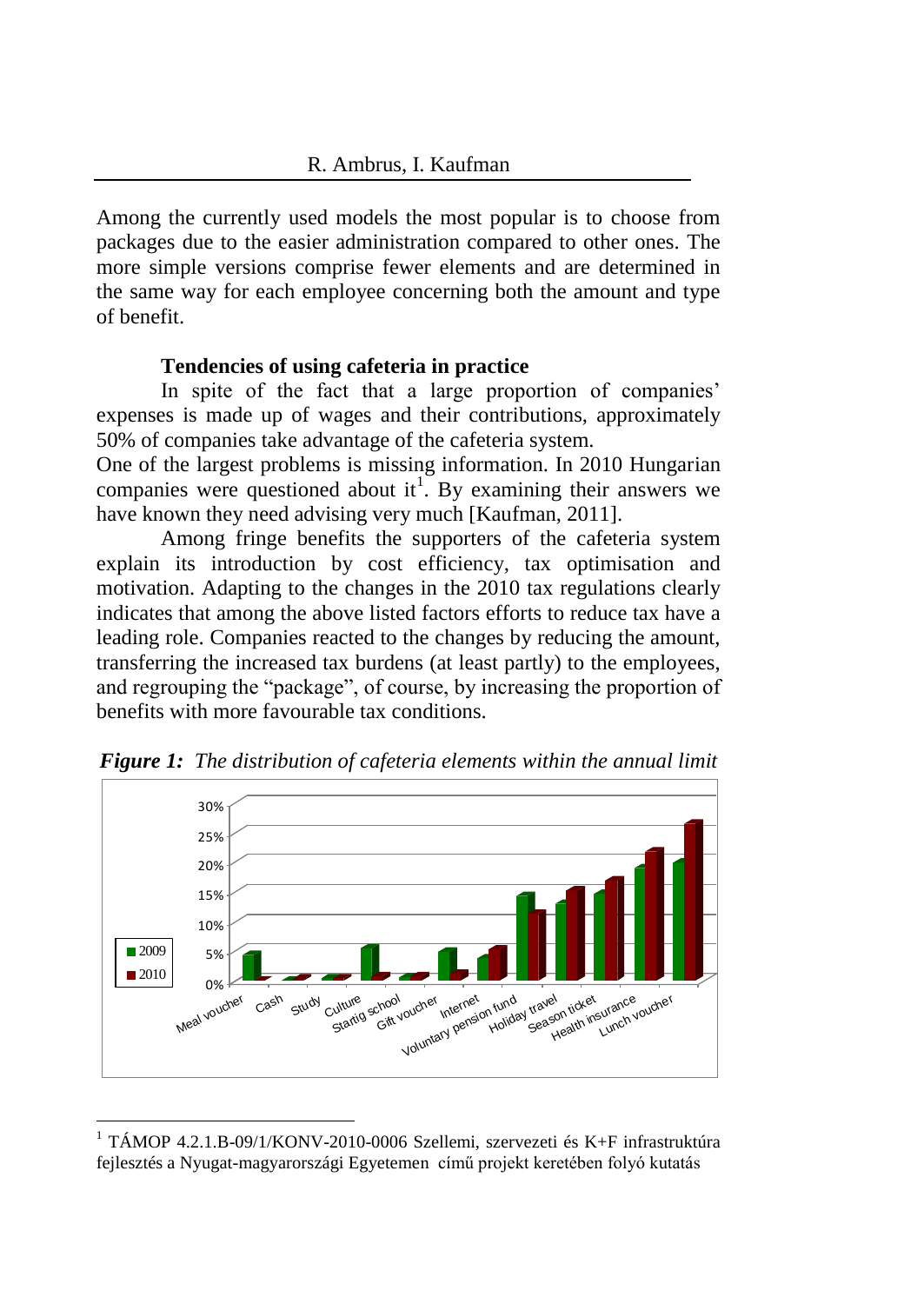# *Source: Survey by NEXON Kft.<sup>2</sup>*

Figure 1 shows a fall in elements and other facilities the tax and contribution burden of which is higher than it was the previous year. Only those companies took on the excess burden as a result of changes in law where cafeteria is regarded as a tool for motivation [Ambrus Attiláné, 2010].

The statistics of the survey made by NEXON Kft. in 2011 shows that compared to 2010 the average cafeteria limit amount has decreased by 10%; it hardly exceeds the  $2009$  amount.<sup>3</sup> The fall is often due to the fact the employer reduced the amount of fringe benefits when deciding on keeping the workforce. However, a part of companies is reluctant to use the cafeteria system, first of all, due to the related administration burden and their costs. There are also benefit elements with little administration which can be used efficiently [Fata L., 2008]. The launch of fringe benefits is also made difficult by the fact that the exact knowledge of the terms and conditions requires great care and the complex study of several acts and governmental regulations. A key to the successful introduction of cafeteria is IT background closely related to the system. Companies developing and trading with office management software – being aware of the possibilities – are constantly enlarging their choice. As based on experience, cafeteria is, first of all, based on reducing tax, the dynamic change in the legal background forces software users constantly supplement and renew these at additional costs. Companies can choose from different construction according to their needs and on the basis of their resources: renting, leasing, outsourcing or the so-called cloud hosting service.

Adapting to the constant change in tax regulations is not an easy task for companies. No doubt, the strict conditions also hinder the spread of cafeteria systems. In 2010 the different taxation of cold and warm meal vouchers caused some problem; the actual measures affect the holiday vouchers. Favourable taxation cannot be implemented for holiday vouchers issued after 1st October 2011, thus if the employer is not willing to pay excess tax, it has to change the cafeteria limit. The

 $\overline{a}$ 

<sup>&</sup>lt;sup>2</sup> [http://hvg.hu/kkv/20100427\\_melegetel\\_udulesicsekk\\_egeszsegpenztar](http://hvg.hu/kkv/20100427_melegetel_udulesicsekk_egeszsegpenztar)

<sup>3</sup> http://www.nexon.hu/cafeteria-tendenciak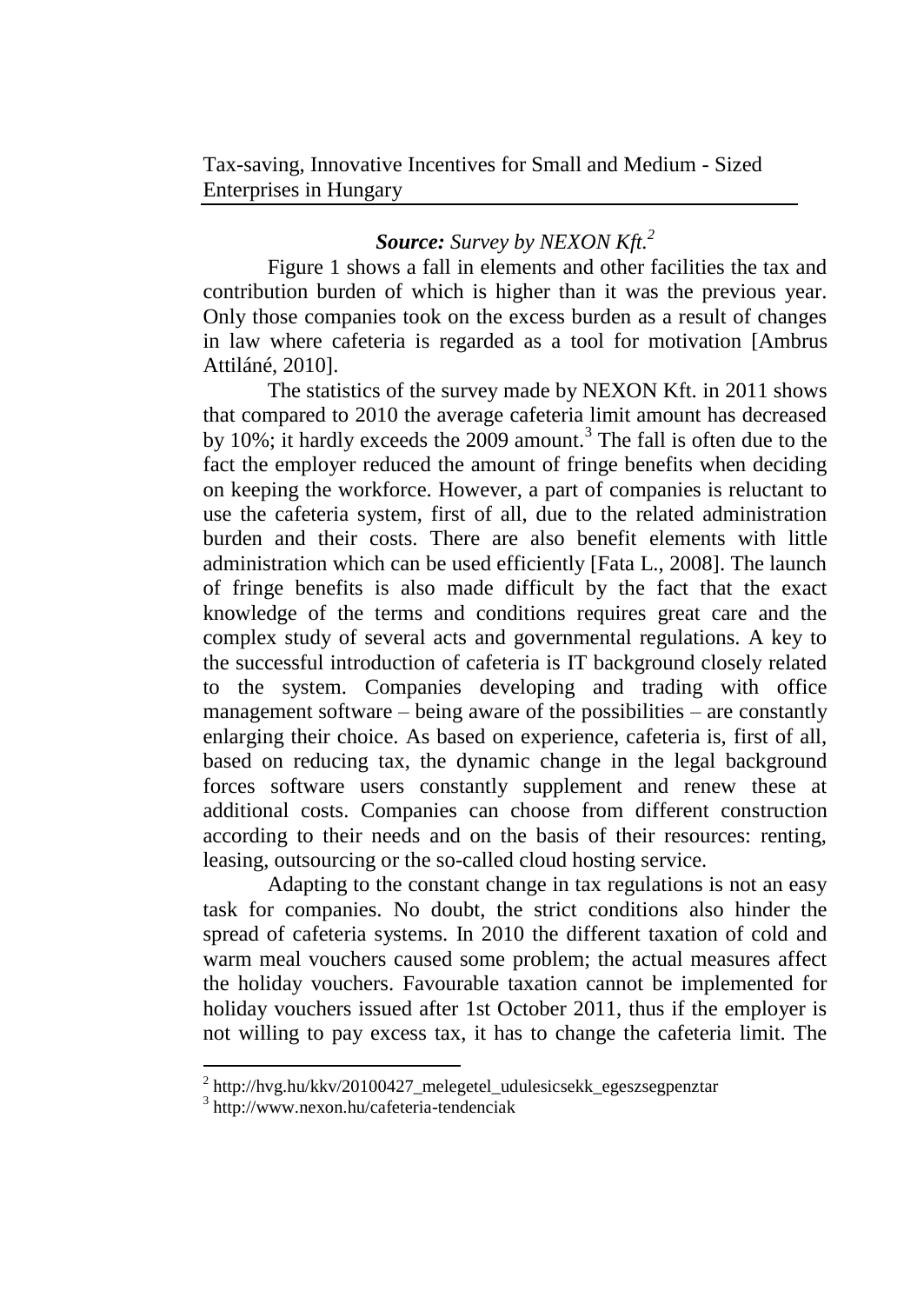Széchenyi Recreation Card (SZÉP Card) replacing the holiday voucher will provide not only holidays but also health preserving services and it can also be used instead of the previous culture voucher (e.g. theatre ticket, entrance fees into museums).

According experts the main obstacle to the spread of the card is the fact that paper-based vouchers may be used in more places by employees. Employers would not mind its use; therefore serviceproviders accepting the card are continuously widening their choice.

Based on the above mentioned facts, it is actually clear why more SMEs do not join the circle of the users, in spite of the fact that for them it would be utmost important to take advantage of the benefits of cafeteria. For investigating the relationships primary research has been carried out, whose findings will be detailed in the following chapters.

# **Research method**

Following the secondary research a survey based on questionnaire was made in the 4thQ of 2010 in which Hungarian companies were questioned about their cafeteria systems and the factors affecting them.

751 companies were involved in the survey (based on the national mailing list). With the help of the Lymesurwey programme the link of the questionnaire was sent out to the e-mail addresses. The responses were processed by SPSS, software for statistical analysis. The survey can be regarded representative, because out of the contacted companies 156 filled in the questionnaire, out of which 141 could be evaluated. Approximately 60% of the respondents use the cafeteria system.

92% of the responding companies were established 5 years ago; only 2% were founded within a year. 32% of the companies had the same revenue, 34% reported about an increase and the same percent about a decrease in revenues.

Regarding the number of employees the responding companies reflect the national distribution (Figure2). 33% stated that they had reduced the number of their employees in the past 3 years, while 20% had raised it.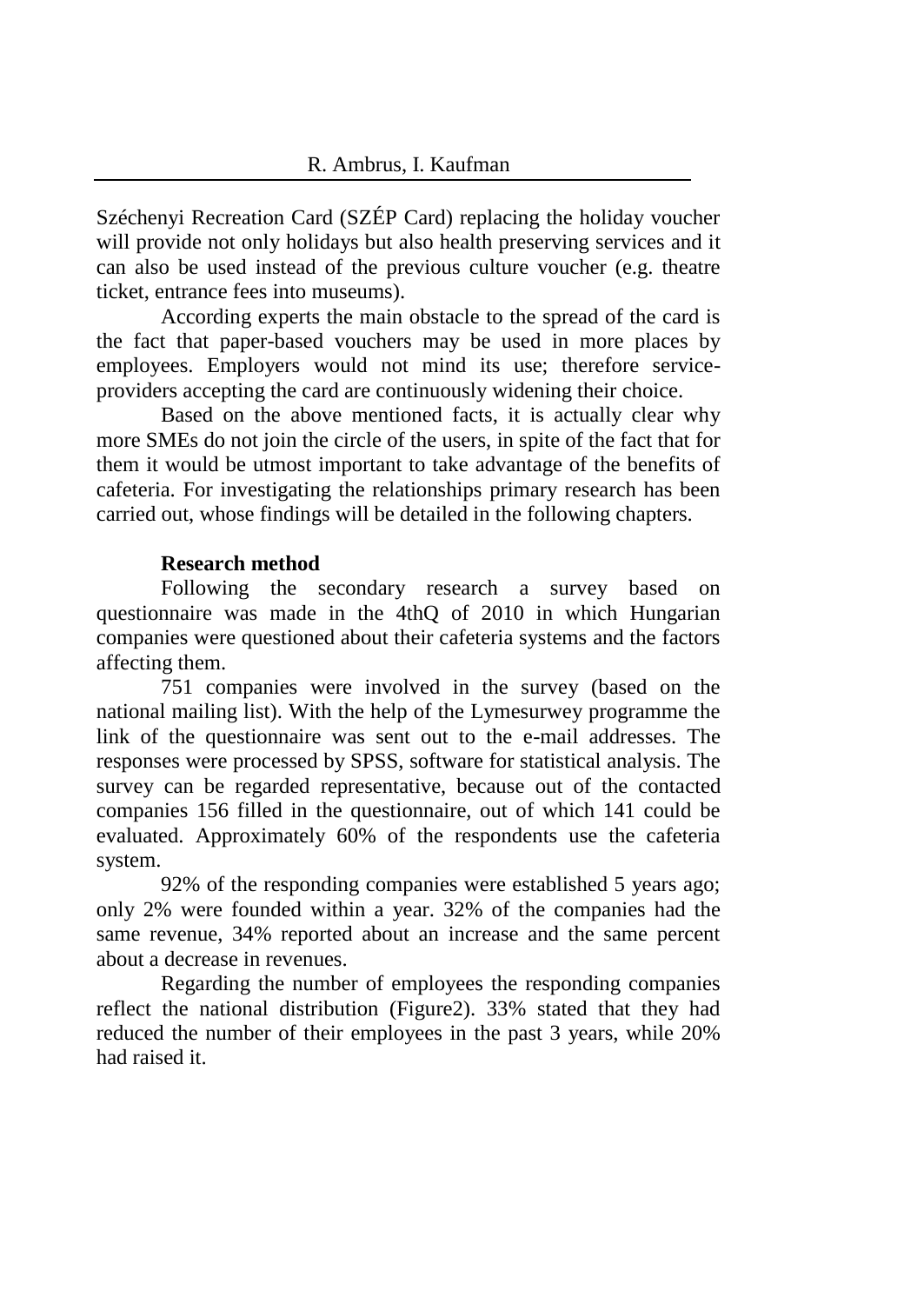Tax-saving, Innovative Incentives for Small and Medium - Sized Enterprises in Hungary



*Figure 2: The number of employees at responding companies*

*Source: Primary research, survey with questionnaire*

# **The findings of primary research**

Cafeteria benefits are provided by respondents instead of pay rise due to more favourable taxation. According less than 25% of the respondents regarded it as an aim to motivate workers, 14% as an aim to increase commitment.



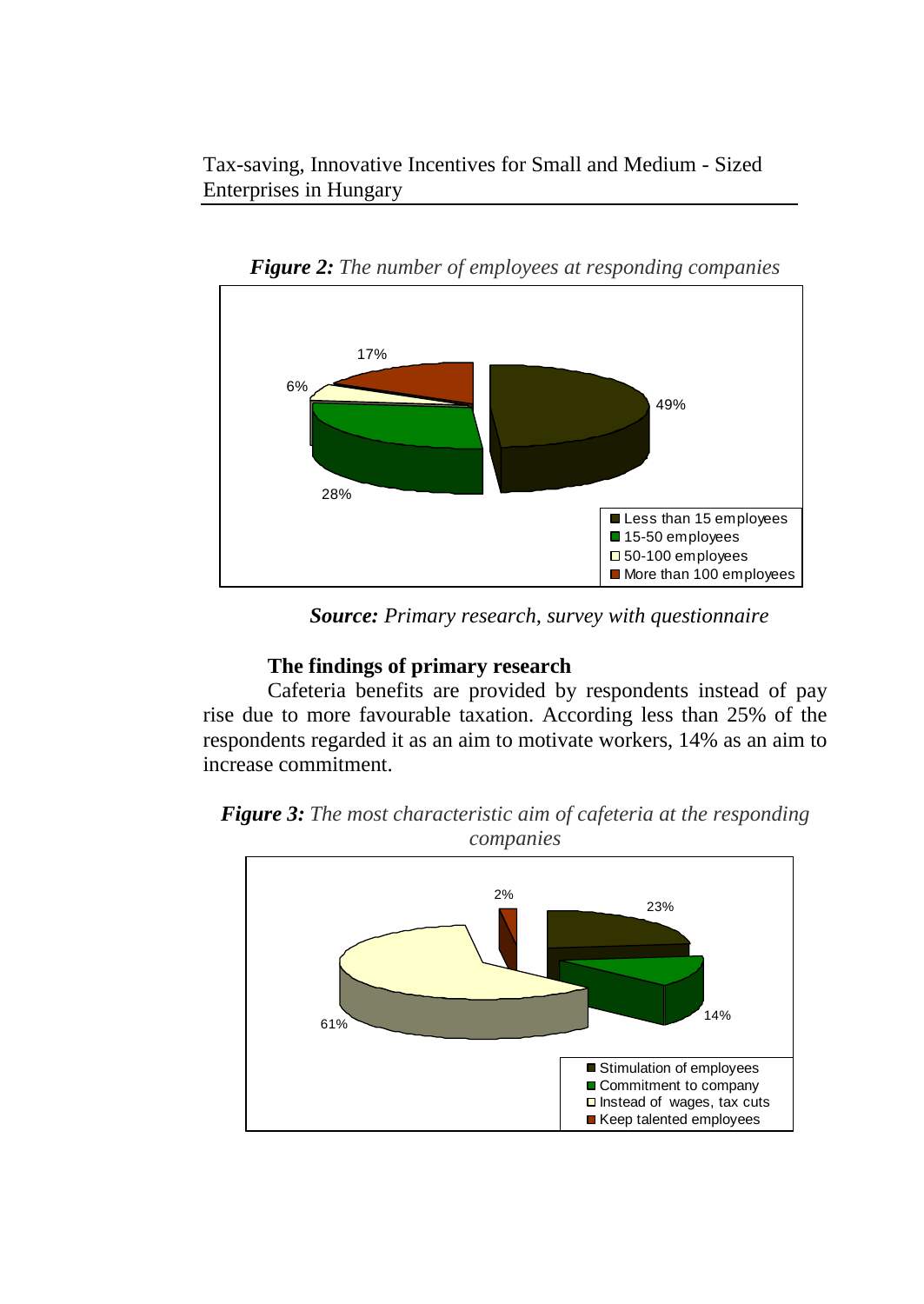#### R. Ambrus, I. Kaufman

#### *Source: Primary research, survey with questionnaire*

Based on the above facts it does not seem surprising that only 16% of the companies differentiate cafeteria benefits, 59% provide the same benefits for their employees (25% did not give an answer).

The priority of tax conditions is supported by the fact that 62% of companies' decisions were influenced by the changes in tax laws, while 38% did not change the previous system (due to them). Companies which adjust their packages to the changes in tax laws do not follow the same direction. Many of the companies increased their cafeteria benefits, a part of them decreased them, while 18% did not modify the sum, only the type of vouchers (unfortunately, 45% of the companies did not answer this question).



*Figure 4: The effect of tax laws on the annual cafeteria limit* 

*Source: Primary research, survey with questionnaire*

In the past 3 years lunch vouchers have been the most popular cafeteria element, followed by holiday vouchers and travel vouchers. In case of the majority of respondents (69%) administration excess burdens have not affected decisions on cafeteria.

In the examined period 51% of the responding companies kept their annual cafeteria limit unchanged, or increased it (Figure 5) even in spite of the fact that the tax conditions of fringe benefits have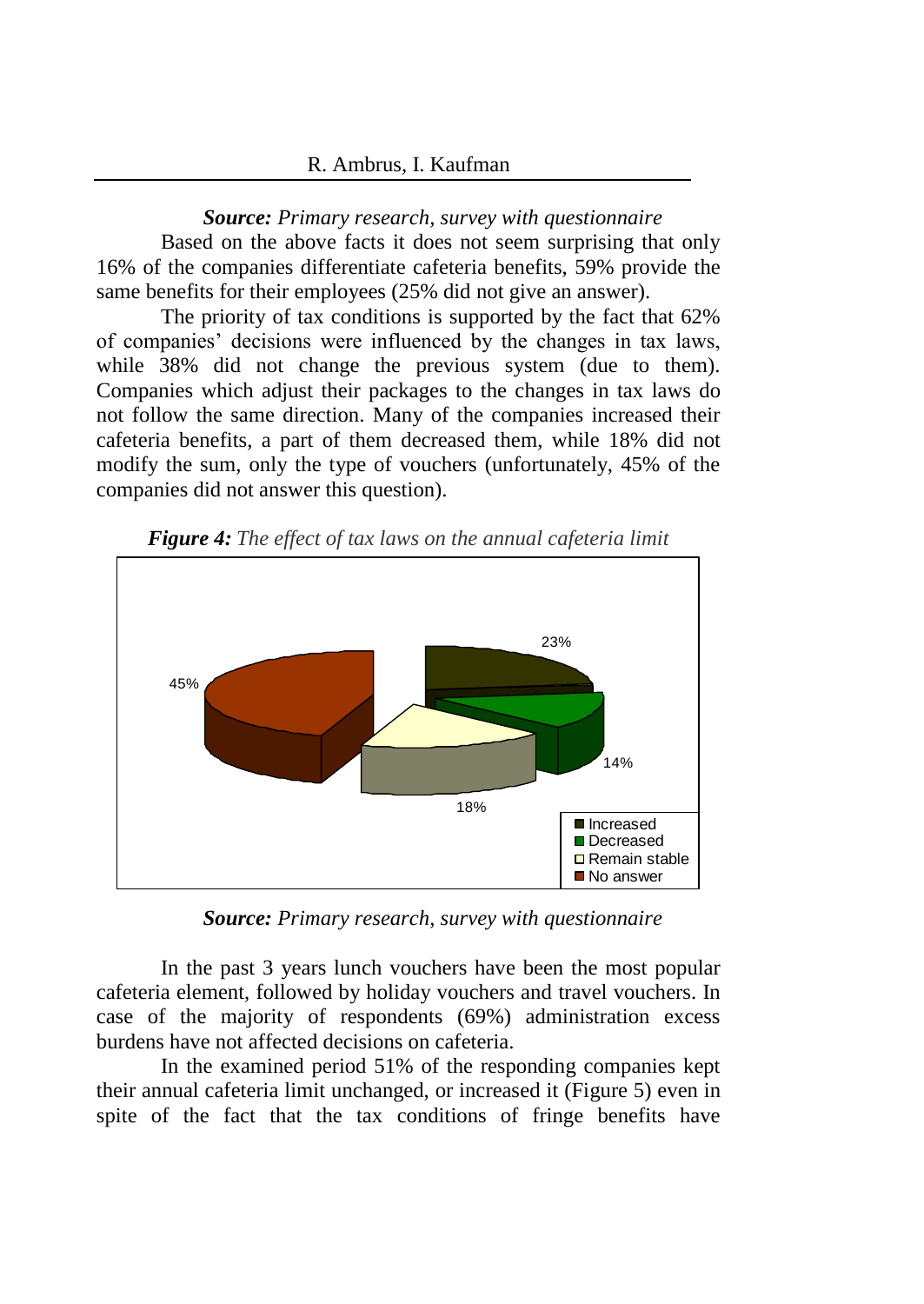Tax-saving, Innovative Incentives for Small and Medium - Sized Enterprises in Hungary

strengthened. The difficulty due to the financial crisis encouraged companies to think over the structure of their expenses.



*Figure 5: The change in the amount of fringe benefits in the past 3 year*

*Source: Primary research, survey with questionnaire*

The number of companies introducing cafeteria is not expected to grow significantly, because among companies without cafeteria service at the moment, only three stated they would have the intention of launching it.

# **Evaluation of data**

Based on the responses to questionnaire, cross tabulation analyses have been made with the help of SPSS software, the overview of which enabled us to find the following relationships:

1. Companies which are more than 5 years old use cafeteria benefits in a much larger proportion than younger companies. These companies introduced the fringe benefits when they were exempt from tax and contribution, and by increasing the tax burdens they have not withdrawn them from the employees. At these companies cafeteria has remained a part of the benefit package in general, but due to the changes in the conditions, it has undergone a significant change.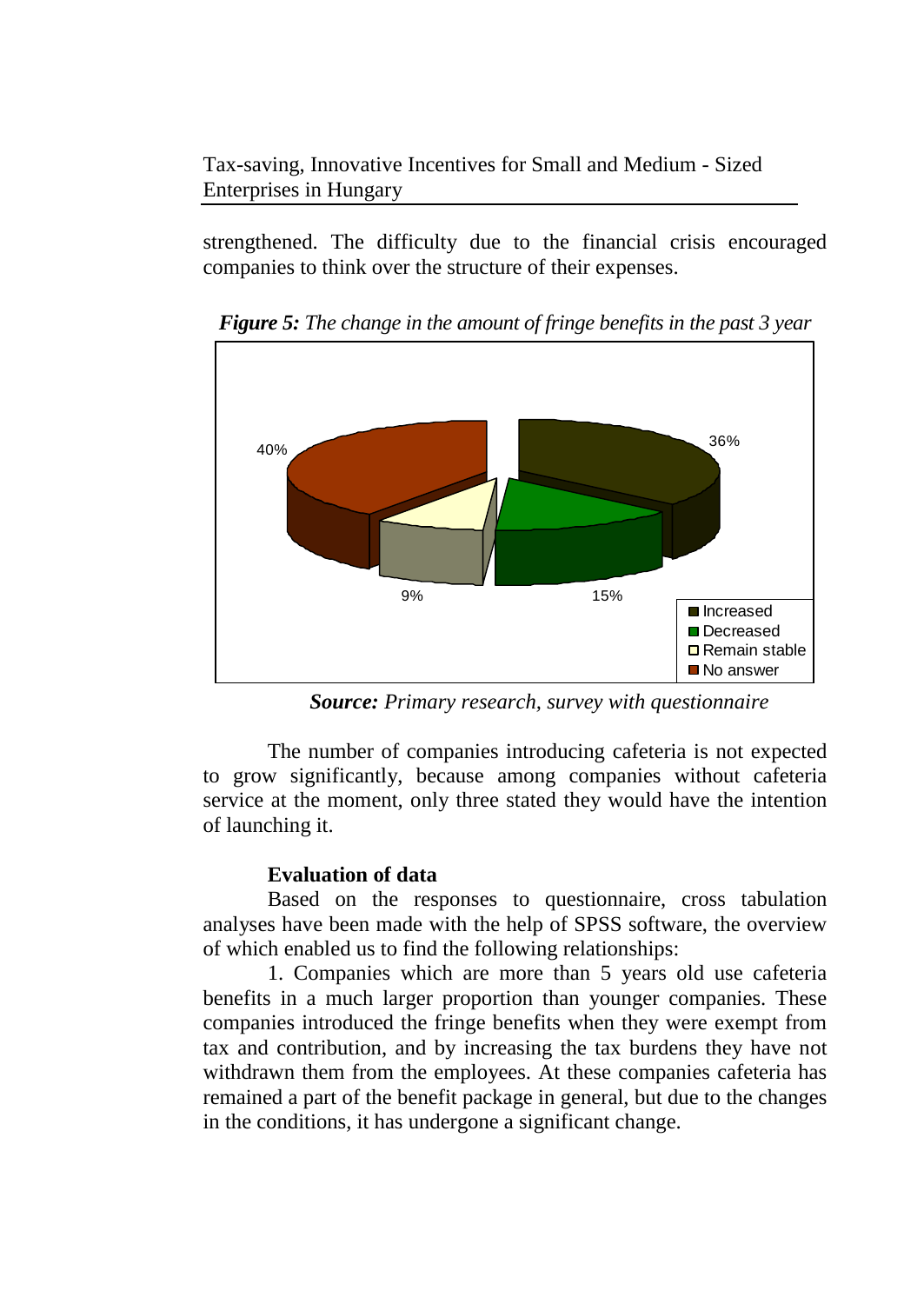### R. Ambrus, I. Kaufman

2 . There is also a strong relation between the number of companies' employees and the existence of cafeteria. While in case of companies employing less than 10 workers the introduction of cafeteria is less frequent, in case of companies employing more then 100 people the proportion in terms of cafeteria is considerably larger. More employees require a more rational human resources management and an adequate administrative system, smaller companies more often lack these.

3. A larger part of companies do not provide cafeteria on by differentiation. Among the vouchers lunch vouchers play the most important role. Findings have also revealed that in most cases pay rise is substituted by this method and for the sake of differentiation lunch vouchers are supplemented by further vouchers (travel, Internet). The cafeteria package is the most complex if the major aim is motivation.

4. The amount of the cafeteria limit and the content of the package have been influenced to a larger extent by amendments in laws than the changes in revenue. An increase in revenue does not involve a parallel growth in cafeteria benefits, whereas in case of stable or decreasing revenue, it would be reasonable for companies to establish an adequate cost structure.

### **Conclusion**

The development of the cafeteria systems is influenced both by internal and external factors. Among the external factors there should be a special focus on the legal environment, while among the internal ones the number of employees, the corporate culture, and the IT background play a decisive role. The introduction of the majority of benefits is related to the advantage of the more favourable tax conditions; the aim to motivate workers is often pushed into the background.

For SMEs it is a difficult task to raise funds for the labour costs. In addition to the low tax morality, the black and the grey economy is often regarded as a possible way to preserve and achieve competitiveness. The cafeteria system means an alternative for reducing tax and costs legally; its launch (and maintenance) also depends on companies' load-bearing capacity. Within the framework of the new Széchenyi Plan, in addition to new machines and equipment, micro-, small- and medium-sized enterprises can apply for subsidies to develop information and communication technology. In addition to giving of